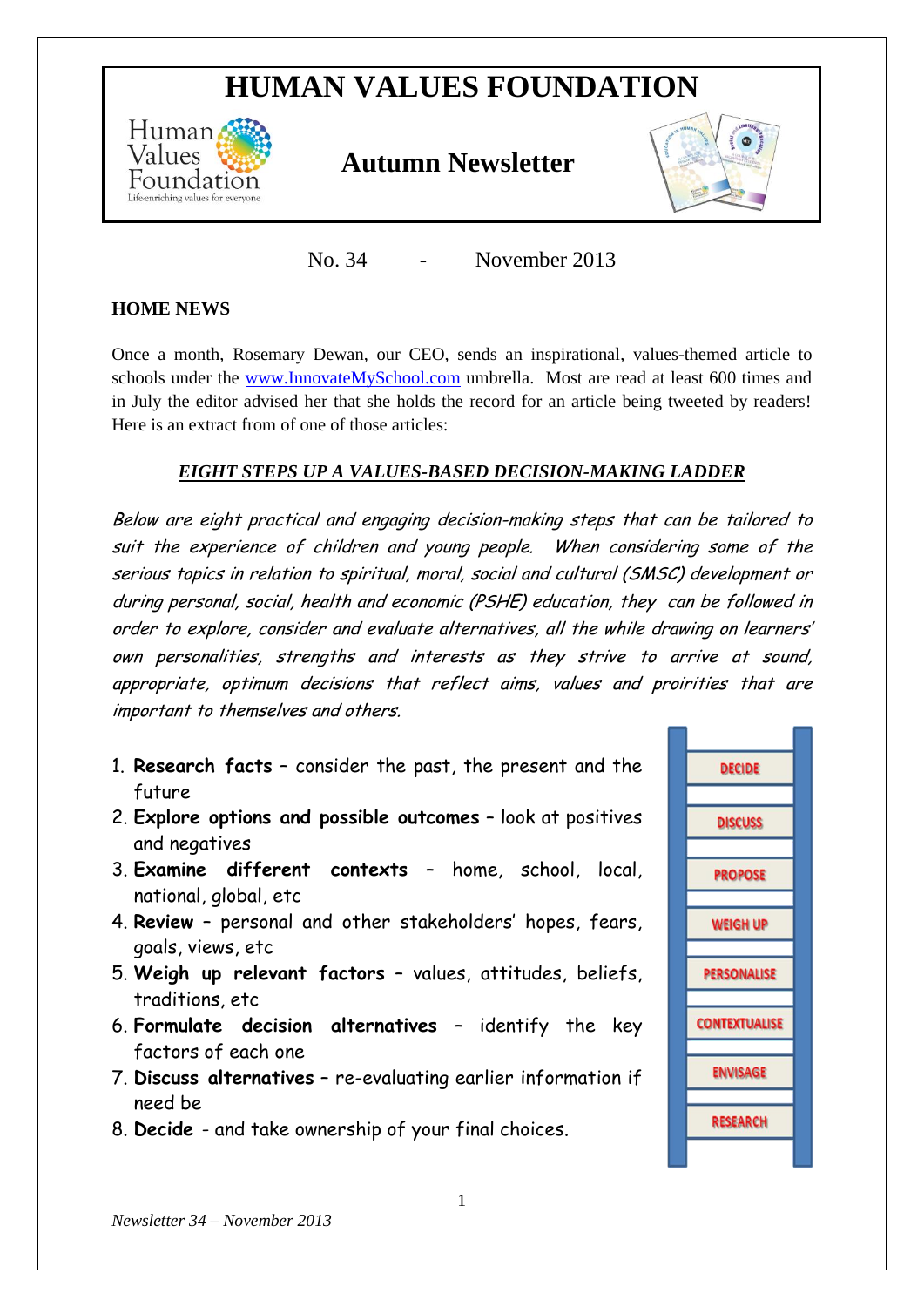In September there was a discussion about values on Radio Sussex and Radio Surrey. Rosemary rang in and was interviewed for a short time on air, answering questions on values and the Foundation's work. Visits to the website rose that day!

#### **OVERSEAS NEWS**

## **A brand new school in Nigeria**

In April 2012 while The Embodiments of Love Academy was being constructed in a rural part of Nigeria, it was given a copy of EHV, thanks to someone's kindness. The school opened in October 2012 with 45 village children from very poor socio-economic backgrounds. Now with 87 pupils and celebrating their first anniversary, in October the extremely appreciative head sent us a copy of their inspiring newsletter, which began with:

*The solution to hunger and thirst is not the provision of food and water. Wealth and accumulation of money cannot solve the problem of poverty. Mere bookish knowledge does not make a person educated.*

*Today, educational institutions produce "Intellectuals without hearts". Religious bodies are filled with "Pastors without heads". Our society is full of "Graduates without hands".*

*Humanity devoid of human values - This is the root of man's problems.*

# **Blending values education with teaching English in Latvia**

In August 2012 we received an order for all our EHV and SEE products for a school in Latvia where the person teaching English was keen to also promote values education. Our programmes contain an abundance of stories, songs, quotations, discussion points, ideas for quiet reflection and engaging activities to reinforce learning.

This year the teacher translated one module into Latvian and presented it at a children's summer camp. The youngsters staged the drama "Seven Blind Men and the Elephant" and the teacher wrote to us recently to say, "*IT WAS A SUCCESS! Children absolutely enjoyed every minute of the lesson! I was happy too, because I could concentrate on the MESSAGE, not the form.*" Buoyed up by this, in her school, the teacher plans to hold a values lesson once a fortnight in Latvian and as she will continue to work with the summer camp children (aged 4 to 14) who are in a famous Latvian singing group called "Knīpas & Knauki", she hopes that they will much enjoy learning, singing and benefitting from the values songs in our EHV and SEE programmes.

# **OUR MISSION**

It is good to remind ourselves from time to time what we are trying to do and ask whether we are achieving that objective. The Human Values Foundation's mission is to develop, promote and encourage an uplifting, values-based,  $21<sup>st</sup>$ -century education process, benefitting particularly young people, teachers and those who look after children.

To this end we provide universal resources – **EDUCATION IN HUMAN VALUES** ("EHV" for ages 4 to 12) and **SOCIAL AND EMOTIONAL EDUCATION** ("SEE" for ages 12 to 14 and over) - that foster lasting, life-enriching values, which contribute to an integrated ethical, moral, emotional, social and spiritual education, enabling all young people to fulfil their potential both during their school careers and beyond.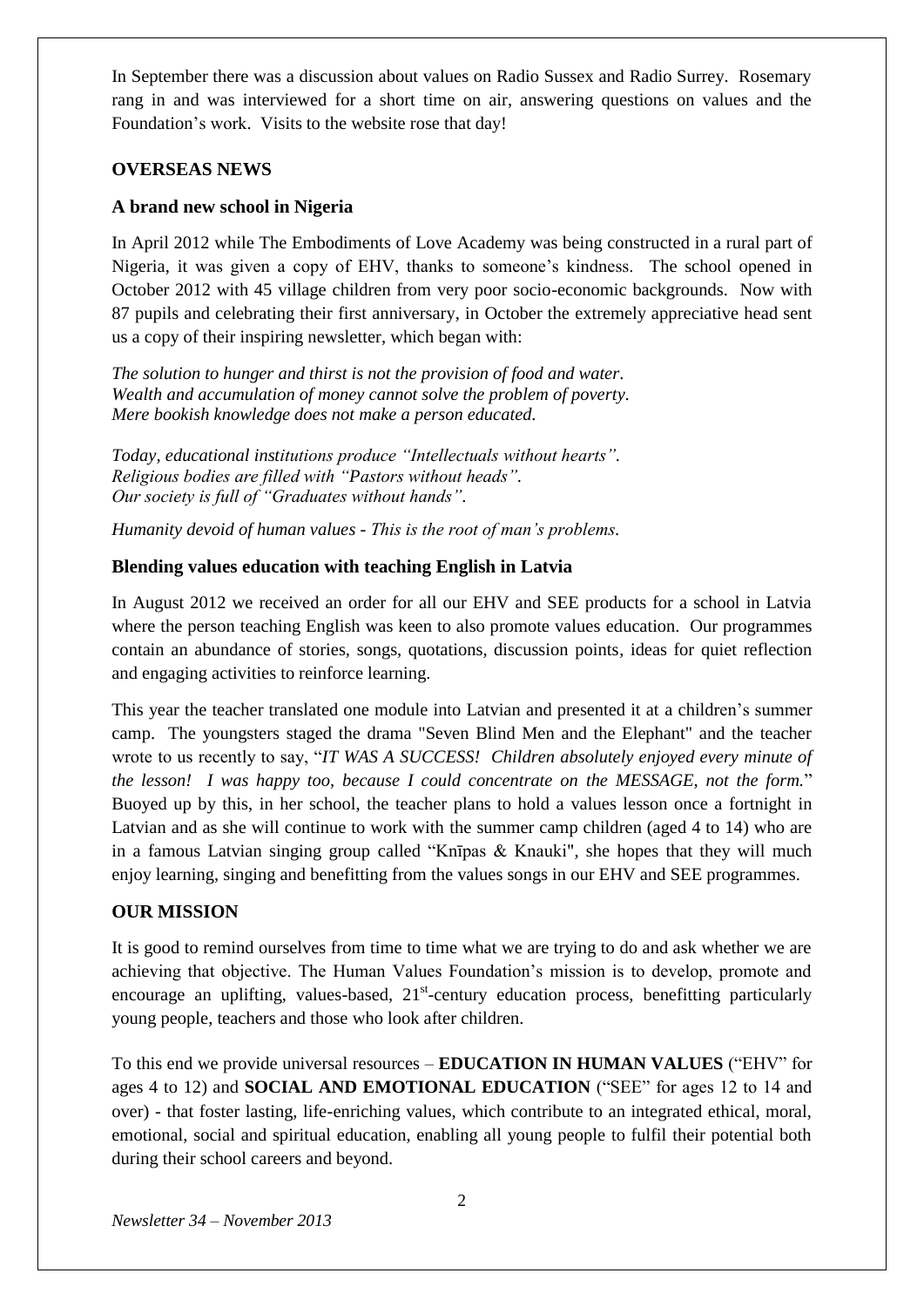### **DO THE HVF'S ACTIVITIES ADDRESS A GENUINE NEED?**

In September 2013 the National Institute for Health and Care Excellence (NICE) published recommendations for local authorities and partner organisations on "social and emotional wellbeing for children and young people". The briefing opened with the importance of focusing on this topic because social and emotional wellbeing creates the foundations for healthy behaviours and educational attainment and also helps prevent very costly behavioural and mental health problems.

Acknowledging that social and emotional wellbeing is influenced by a range of factors, from individual make-up and family background to the community within which people live and society at large, it explained that social and emotional wellbeing provides personal competencies (such as emotional resilience, self-esteem and interpersonal skills) that help to protect against risks relating to social disadvantage, family disruption and other life adversities and that such competencies provide building blocks for personal development, which will enable children and young people to take advantage of life chances.

It went on to say that poor social, emotional and psychological health predicts a range of negative outcomes in adolescence and adulthood and that children suffering like this are more likely to leave school with no qualifications, become teenage parents, experience relationship or marital problems and experience unemployment in adulthood.

Our values education programmes are conducive to children valuing learning and support the development of social and emotional skills, building self-esteem and self-efficacy, while also helping to reduce bullying behaviour.

NICE stated that school-based social and emotional learning, to help reduce behavioural problems and improve education performance, can provide a good return on investment, through reducing conduct problems and crime-related impacts. It reported that conduct problems are very common in childhood and that potential long-term savings from each case prevented are estimated to be £75,000 for mild- and £150,000 for severe-conduct problems.

It seems that nearly half of young people report being bullied at age 14 years, resulting in lower educational attainment. In our effort to try and reduce bullying, we have made our 'SEE' Antibullying module and our 'EHV' Kindness module freely downloadable on sites such as Times Education Supplement (TES) Online.

# **CAN WE DEMONSTRATE RESULTS OF WHAT WE HAVE ACHIEVED?**

Earlier this year we analysed the Department for Education's performance tables for primary schools in England to ascertain the extent to which there has been a difference in schools that have bought our EHV programme. Starting from purchases during the 2004/2005 academic year and working on data up to 2008/2009 and using the academic performance yardstick favoured by the Government, we found that over a 5-year period, schools in England that bought EHV performed significantly better than the national average: the "EHV schools" improved by 5.5% compared with the national average of 4.4% over the same period.

One aspect of the inspection of schools is to determine the extent to which parents are being engaged in their children's education. Recently, on receiving a copy of EHV, the school's Family Engagement Officer wrote to say, "*Thanks so much; this will be invaluable to our staff*".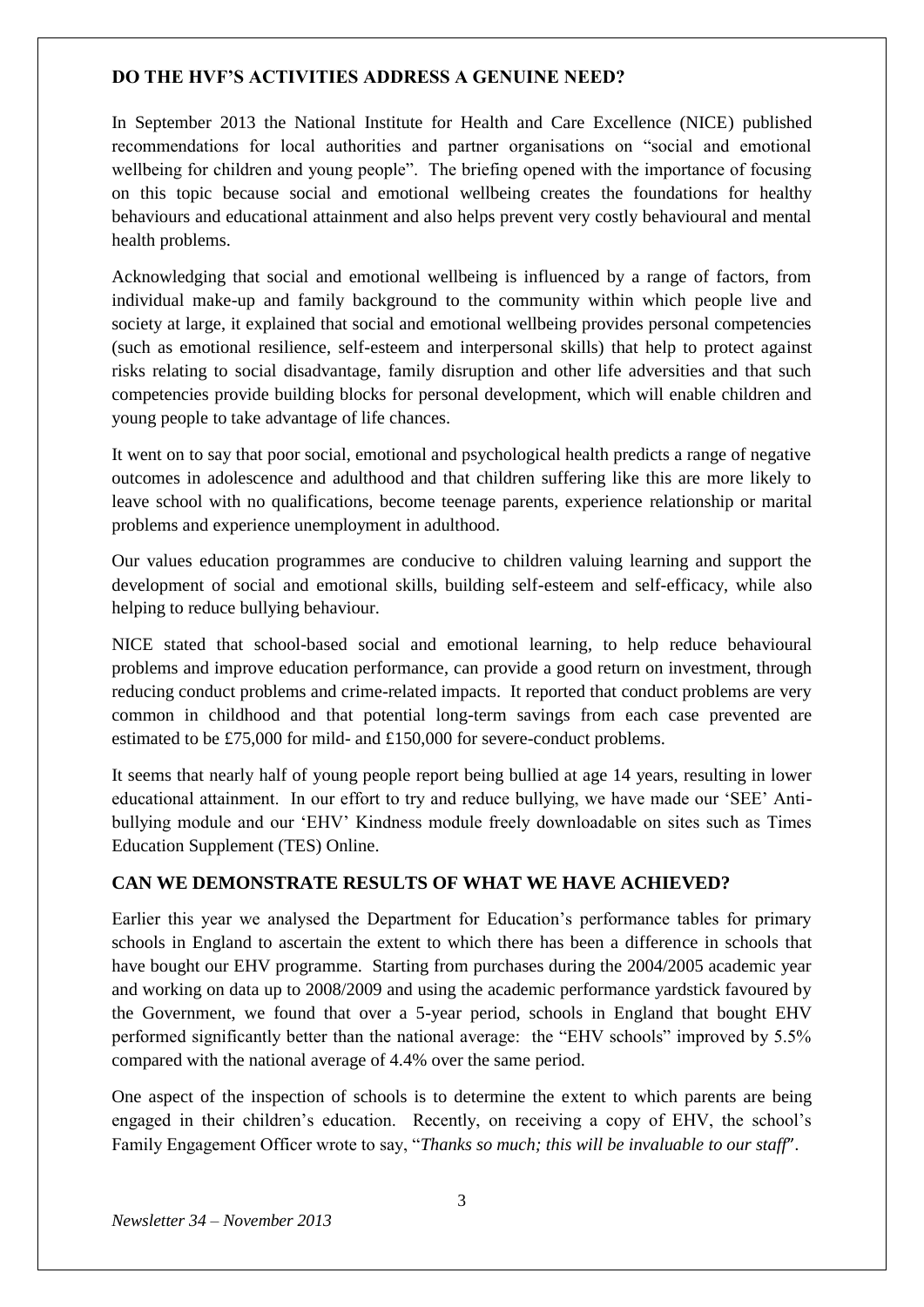NICE reported that aggressive behaviour at the age of 8 years is a predictor of criminal behaviour, arrests, convictions, traffic offences, spouse abuse and punitive treatment of their own children. While it remains difficult to demonstrate the precise impact from our programmes, feedback from users indicates that they add value in three key areas:

- 1. **EDUCATIONAL VALUE** advancing best practices in all types of schools, with teachers and others guiding and mentoring children applying a solution-focused approach that helps to bring out the very best in young people so that they can realise their true potential, whatever their starting points
- 2. **SOCIAL VALUE** nourishing the fabric of society by enabling young citizens to develop positive mindsets, personal qualities and essential skill sets that empower them so that their principled, informed thinking, decision-making and behaviour enriches their school careers and home life and enables them to make successful transitions into adulthood
- 3. **FINANCIAL VALUE** helping, particularly during these austere times, to equip young people with the attributes required to flourish in a changing economy and potentially reducing the astronomical amounts of public money spent on remedial work arising from children's educational underachievement, exclusions, poor mental health, youth crime, growing up in families with multiple problems and various other risk factors.

# **ARE WE AMBITIOUS TO SOLVE SOCIAL PROBLEMS?**

*"It has long since come to my attention that people of accomplishment rarely sat back and let things happen to them. They went out and happened to things."* Leonardo Da Vinci

Values help to establish principles, standards and reference points and are therefore important for children, whoever they are and whether or not they have special educational needs and disabilities (SEND) or speech, language and communication needs (SLCN) or are disadvantaged pupils, perhaps with behavioural, emotional and social difficulties (BESD).

Since our last newsletter and the beginning of the Summer term, another 65 schools have acquired a copy of our values education programmes. This means that over 13,000 more children are likely to be benefitting from an enriched education. As EHV and SEE gain deeper and wider penetration year on year, the effects of their implementation have the potential to make lasting differences for several thousands of young people - and other stakeholders.

As Robert Kennedy said, *"The gross national product does not allow for the health of our children, the quality of their education, or the joy of their play. It does not include the beauty of our poetry or the strength of our marriages; the intelligence of our public debate or the integrity of our public officials. It measures neither our wit nor our courage; neither our wisdom nor our learning; neither our compassion nor our devotion to our country; it measures everything, in short, except that which makes life worthwhile."*

We are ambitious to provide high quality resources that secure continuous improvements in learners' educational attainments, along with their social and emotional competencies, so as to enable them to lead happy, worthwhile, meaningful lives and to support others to do so.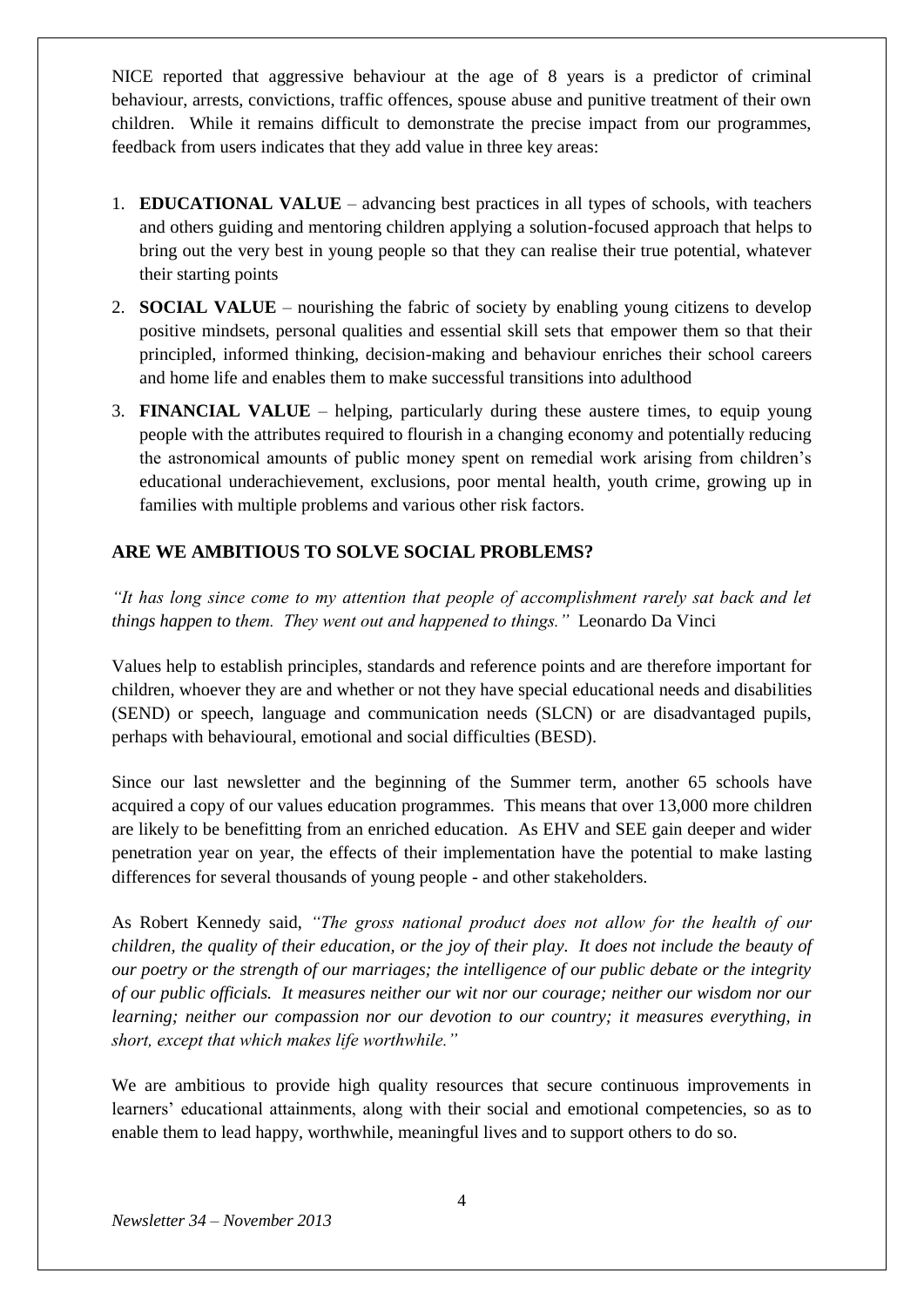#### **DONATIONS**

We are enormously grateful to all those who appreciate what we are doing to bring about positive changes in young lives and who have generously supported the Foundation during the past few months, especially considering the current climate of financial austerity.

Some of our recent kind donors wish to remain anonymous but along with them, we would like to express our thanks to the trustees of The 29<sup>th</sup> May 1961 Charitable Trust, The Alice Ellen Cooper Dean Charitable Foundation, The B-CH 1971 Charitable Trust, the Dame Violet Wills Will Trust, the Harapan Trust, The Helianthus Charitable Trust, The Lynn Foundation, The Sir James Roll Charitable Trust, The Syder Foundation and The Tony Metherell Charitable Trust and to Christopher Barnes, the family of John and Mary Bingham, Chris Caine, Alyson Carter, Mike David, Terence Day, Helen Eagan, Bob and Mary Greenhead, Tim Lipscomb, Jackie Mansbridge, Anthony and Nicole O'Flaherty, Mike Roberts, Penelope Sapiro, Tonia Silk, Geoffrey and Ann Steinberg, Polly Stone, and Peter and Judy Woods.

**Texting facility** - Donations can easily be made simply by texting the number **70070 with the following message: VALU21** (our identifying code) and **then a space** followed by the **£** sign and an amount, for example you can text: **VALU21 £10 (or £15 or £20** – depending upon the amount you wish to donate).

#### **Donations without spending a penny**

Here is a great way of donating at no cost and helping the Foundation. By going to [www.givingabit.com](http://www.givingabit.com/) and just asking for quotations can result in a donation to the HVF. Also there are thousands of discount codes for favourite companies like John Lewis, Debenhams and Sainsbury's etc.

Another painless way of donating is by using the search engine [www.everyclick.com,](http://www.everyclick.com/) which earns the Foundation money when it conducts searches. You can see from their website how quickly the donations can build up.

#### **E-mail addresses**

In order to preserve our precious resources, we would very much like to send you our newsletters by e-mail. If you are able to help us in this way, do contact Helen Colbeck via [helen\\_colbeck@hotmail.com.](mailto:helen_colbeck@hotmail.com)

#### **POINTS TO PONDER**

This is an extract from "A Return to Love: Reflections on the Principles of A Course in Miracles" by Marianne Williamson:

*"Our deepest fear is not that we are inadequate. Our deepest fear is that we are powerful beyond measure. It is our light, not our darkness that most frightens us. We ask ourselves, Who am I to be brilliant, gorgeous, talented, fabulous? Actually, who are you* not *to be? You are a child of God. Your playing small does not serve the world. There is nothing enlightened about shrinking so that other people won't feel insecure around you. We are all meant to shine, as children do. We were born to make manifest the glory of God that is within us. It's not just in some of us; it's in everyone. And as we let our own light shine, we unconsciously give other people permission to do the same. As we are liberated from our own fear, our presence automatically liberates others."* 

*Newsletter 34 – November 2013*